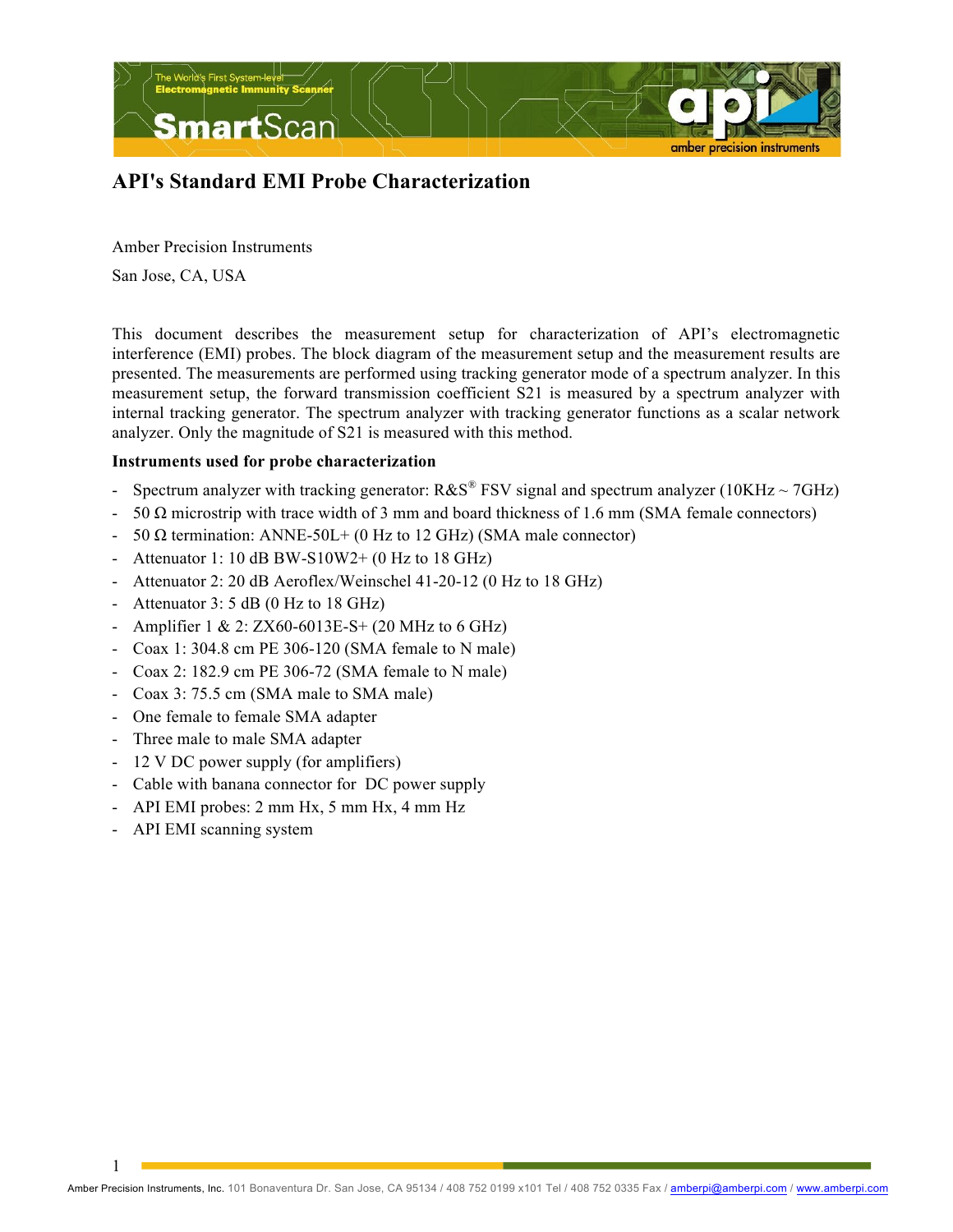

**The block diagram of the calibration setup**



**Figure 1: Block diagram of the calibration setup.**

## **Spectrum analyzer settings**

- Resolution bandwidth (RBW): 100 KHz
- Video bandwidth (VBW): 100 KHz
- Start frequency: 10 MHz
- Number of frequency points: 8001
- Source power: -20 dBm
- Internal RF attenuator: 20 dB
- Averaging: 1
- X-axis: Log
- Y-axis: Log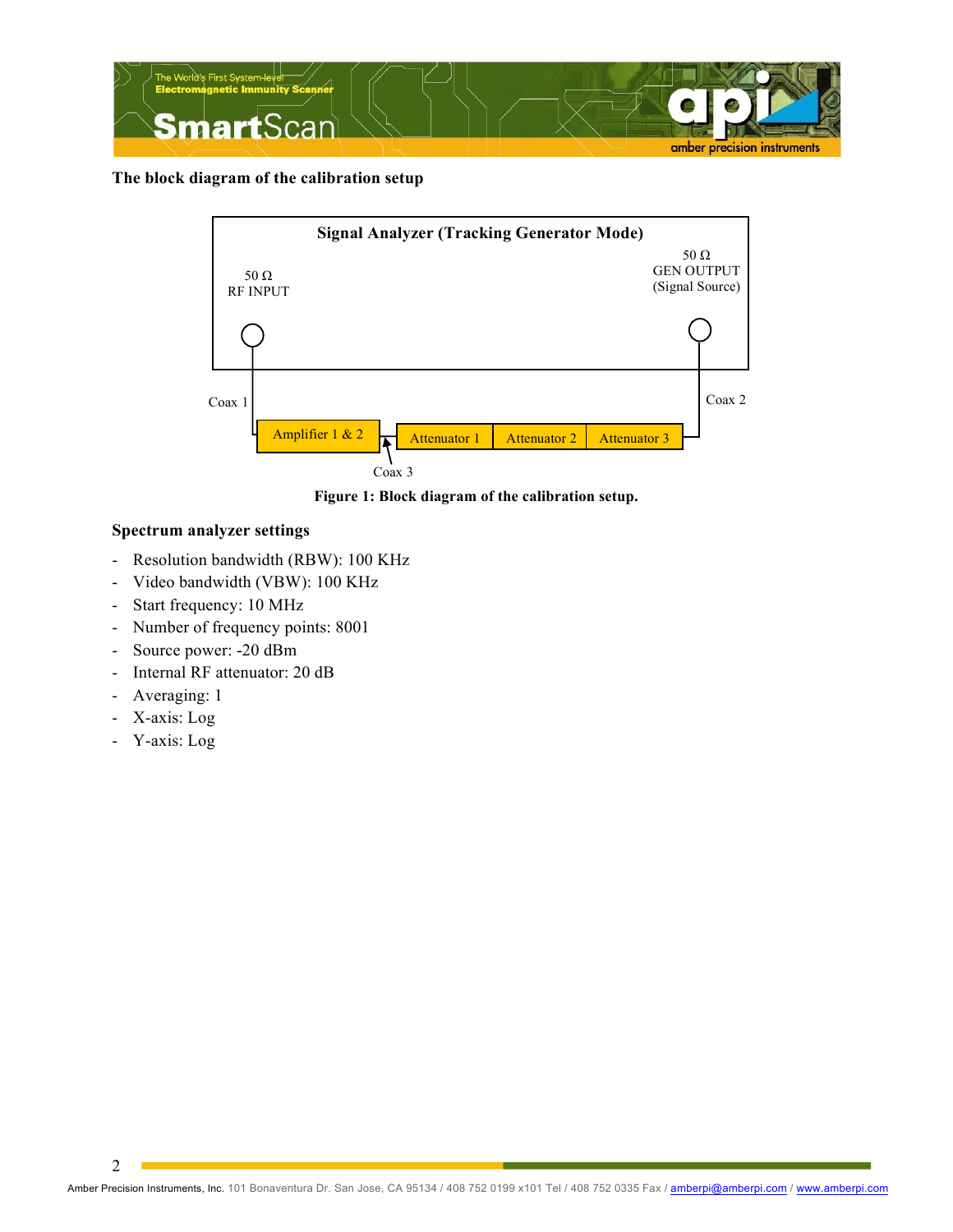

**The block diagram of the measurement setup**



**Figure 2: Block diagram of the measurement setup.**

The origin of the coordinate system is assumed to be in the middle of the 50  $\Omega$  trace both along X and Y coordinates and 0 mm above the trace along Z coordinate. X is perpendicular to the trace, Y is along the trace, and Z is the standoff distance between the tip of the probe and the trace. The azimuth  $\varphi$  is the angle between X coordinate and the normal vector to the probe loop/disc.

## **Spectrum analyzer settings**

- Resolution bandwidth (RBW): 100 KHz
- Video bandwidth (VBW): 100 KHz
- Start frequency: 10 MHz
- Number of frequency points: 8001
- Source power: 0 dBm
- Internal RF attenuator: 10 dB
- Averaging: 8
- X-axis: Log
- Y-axis: Log

During the calibration, Attenuator 2 and 3 (25 dB attenuation in total) are used along with Attenuator 1 and during the probe characterization, only Attenuator 1 is used. Therefore, all of the measured frequency responses are 25 dB off and should be subtracted by 25 dB.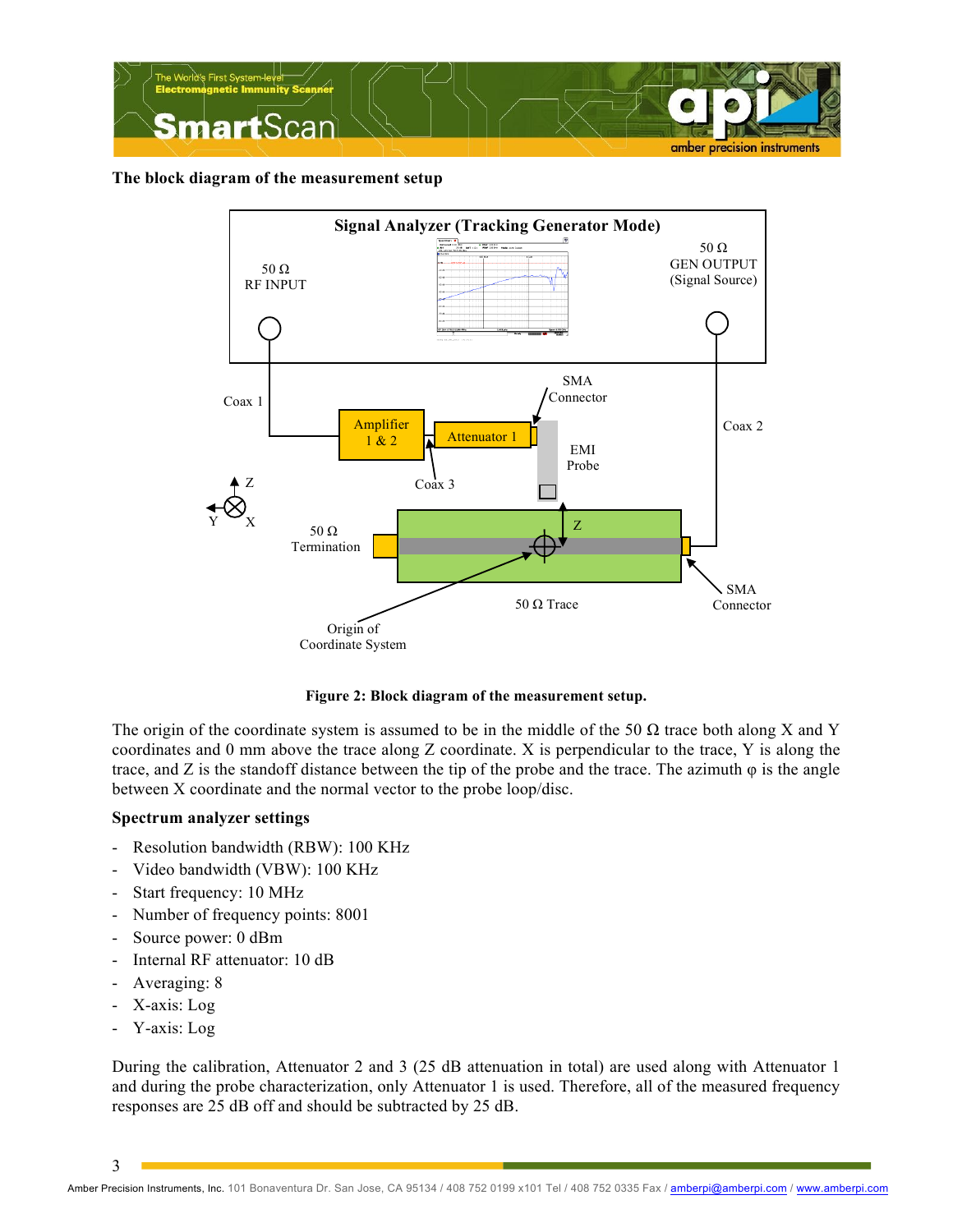

#### **S21 measurements**

Normalized magnitude of S21 vs. frequency for EMI 2 mm Hx probe at  $X = 0$  mm,  $Y = 0$  mm, and  $Z =$ 1.4 mm is shown in Figure 3 (25 dB is subtracted).



**Figure 3: S21 of EMI 2 mm Hx probe.**



**Figure 4: S21 of EMI 2 mm Hx probe with higher BW SA.**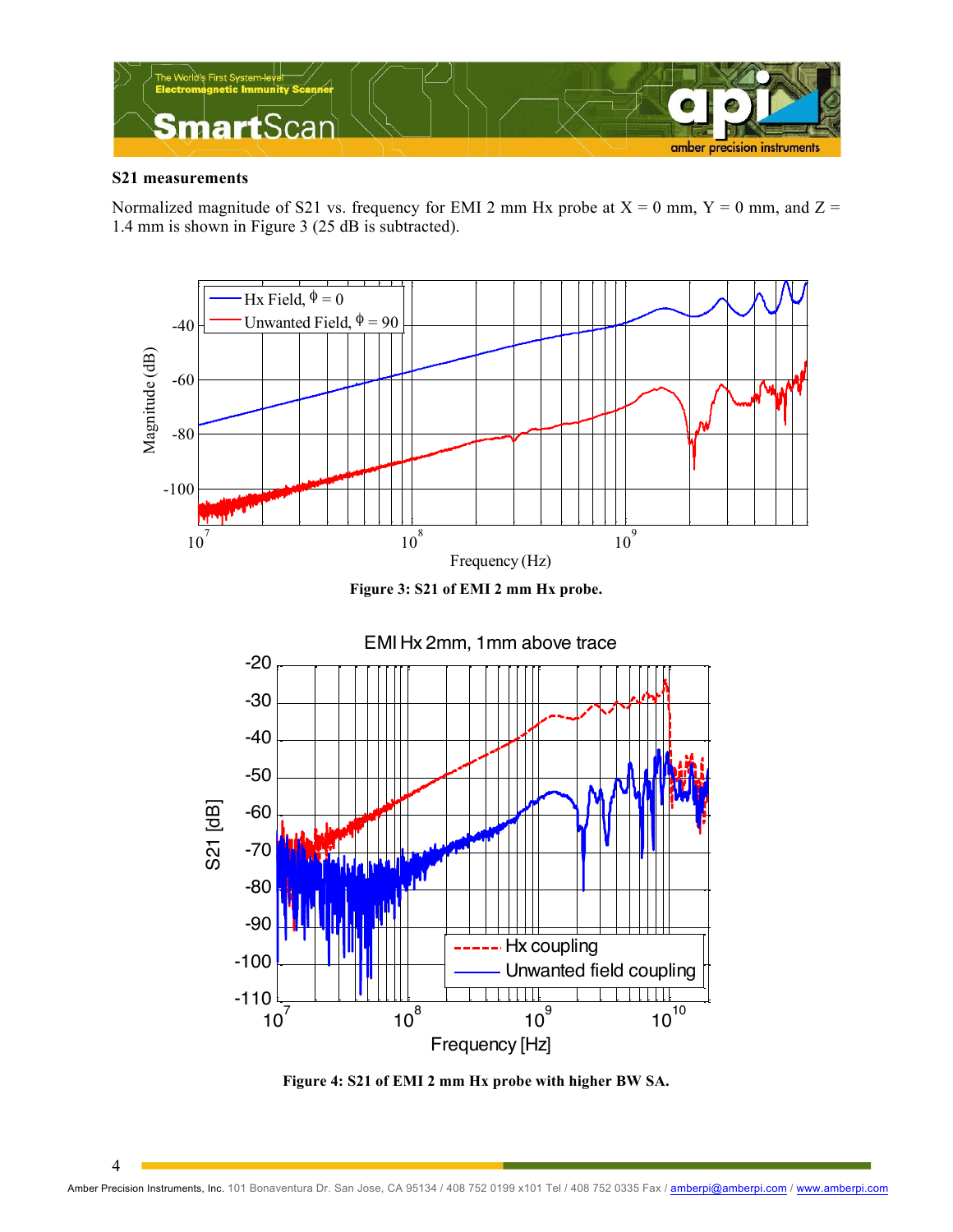

Normalized magnitude of S21 vs. frequency for EMI 5 mm Hx probe at  $X = 0$  mm,  $Y = 0$  mm, and  $Z =$ 1.4 mm is shown in Figure (25 dB is subtracted).



**Figure 5: S21 of EMI 5 mm Hx probe.**

Normalized magnitude of S21 vs. frequency for EMI 4 mm Hz probe at  $X = 0$  mm,  $Y = 0$  mm, and  $Z = 0$ 1.4 mm is shown in Figure 4 (25 dB is subtracted).



**Figure 4: S21 of EMI 4 mm Hz probe.**